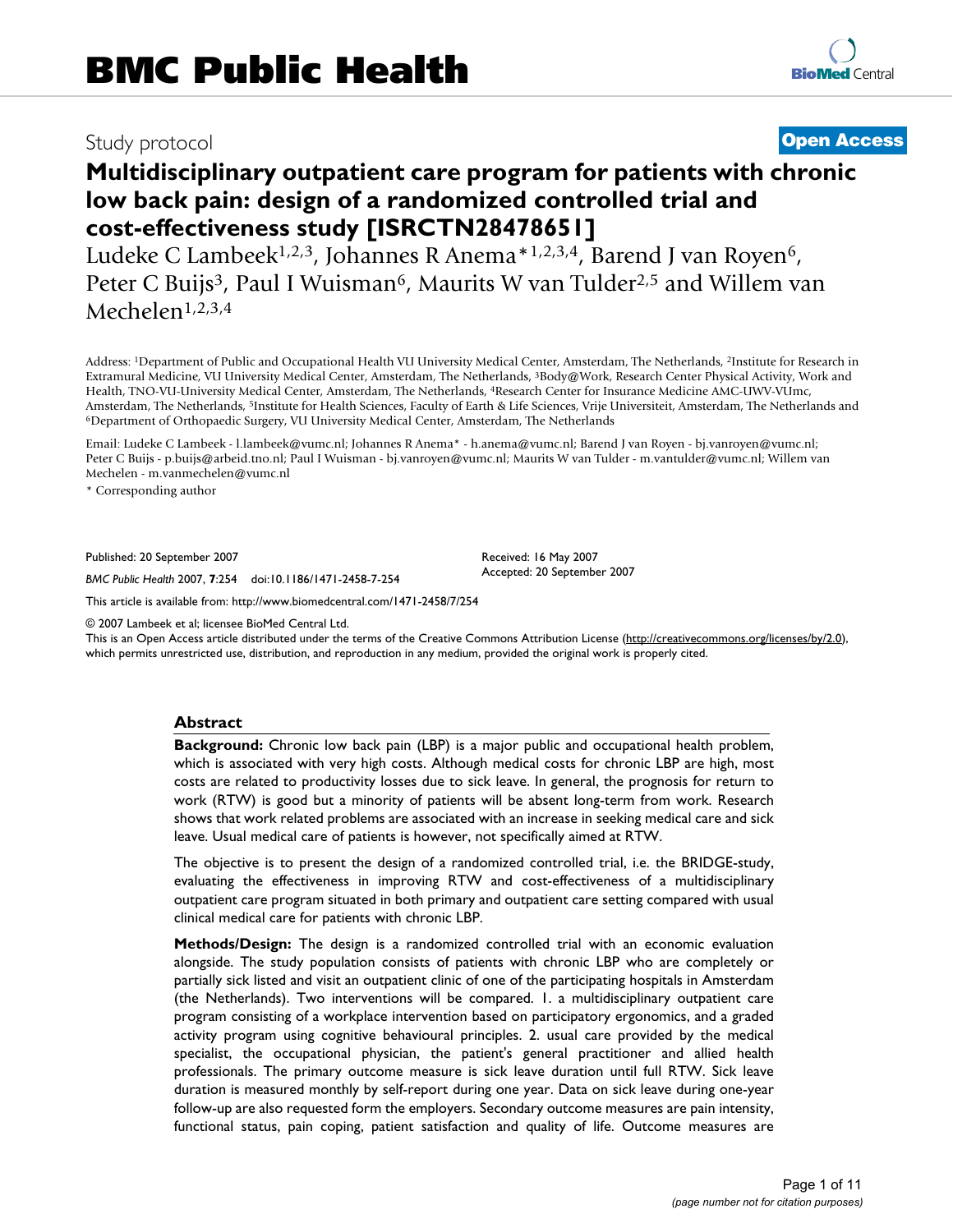assessed before randomization and 3, 6, and 12 months later. All statistical analysis will be performed according to the intension-to-treat principle.

**Discussion:** Usual care of primary and outpatient health services isn't directly aimed at RTW, therefor it is desirable to look for care which is aimed at RTW. Research shows that several occupational interventions in primary care are aimed at RTW. They have shown a significant reduction of sick leave for employee with LBP. If a comparable reduction of sick leave duration of patients with chronic LBP of who attend an outpatient clinic can be achieved, such reductions will be obviously substantial for the Netherlands and will have a considerable impact.

**Trial registration:** ISRCTN28478651

#### **Background**

#### *Primary care in the Netherlands*

In the Netherlands primary care for patients with low back pain (LBP) is given by general practitioners, occupational physicians, and allied health professionals e.g. physical therapists or occupational therapists. Usually a patient first visit a general practitioner. The general practitioner may treat the patient himself or refer the patient to a medical specialist in outpatient care and/or to an allied health professional in primary care. Since January 2006, patients do also have direct access to allied health professionals.

General practitioners and physical therapists have their own national clinical guidelines for LBP [1,2]. Medical specialists do not have clinical guidelines for LBP, although a multidisciplinary guideline has been developed and published in 2004 [3]. Usual care is assumed to be consistent with guideline recommendations.

Each Dutch company is obliged to have company insurance for sick leave and to offer their employees access to occupational health care. Occupational physicians provide social medical guidance for sick listed employees with the aim to return to work (RTW) as quickly as possible. Self-employed people, however, don't have access to occupational health care. They need to have a private insurance for incapacity for work, which is expensive. If they have insurance a physician working for an insurance company will guide the self-employed individual back to work. Occupational physicians also have their own national clinical guidelines [4].

#### *Low back pain*

LBP is a major public and occupational health problem and associated with very high costs. The total annual cost of low back pain to Dutch society, is estimated to be  $E$  4.6 billion per year. The economic burden of LBP is primarily related to indirect costs (93%) of productivity losses due to sick leave and long-term disability. The direct healthcare costs are much lower (7%) [5]. In general, the prognosis for RTW is good [6]. However, approximately 10% to 25% of patients will have long-term absenteeism from

work and will be at risk of social and financial deprivation. These patients account for 75% of the indirect costs of LBP [7].

Research shows that work-related problems are associated with an increase in seeking medical care and sick leave [8]. Usual care of medical specialists, general practitioners and allied health professionals of patients sick listed due to LBP is not directly aimed at RTW and co-operation with occupational physicians is usually poor [9]. Besides the content of the usual care, also the limited information exchange between the treating and occupational physicians is often an obstacle for RTW [10,11]. Despite these findings, several studies indicate that medical specialists, general practitioners and occupational physicians are willing to improve cooperation and communication [12,13].

Because usual care of primary and outpatient health services isn't directly aimed at RTW, it is desirable to look for care which is aimed at RTW. Research shows that several occupational interventions in primary care are aimed at RTW. They have shown a significant reduction of sick leave for employee with LBP [14,15].

#### *Objectives*

In this article, we describe the design of a randomized controlled trial (RCT) comparing multidisciplinary outpatient care with usual clinical medical care for patients with chronic LBP visiting an outpatient clinic. The multidisciplinary outpatient care program consists of two interventions: a workplace intervention and a graded activity intervention. This program will be compared to usual clinical medical care. The first question of this study is 'Is the multidisciplinary outpatient care situated in both primary and outpatient care setting for patients with chronic LBP effective for RTW and cost-effective compare to the usual clinical medical care?'. The second question is 'How is the program for multidisciplinary outpatient care and its implementation (i.e. the applicability, compliance to, perceived effectiveness, barriers) evaluated by patients with LBP, their employer and their health care professionals?'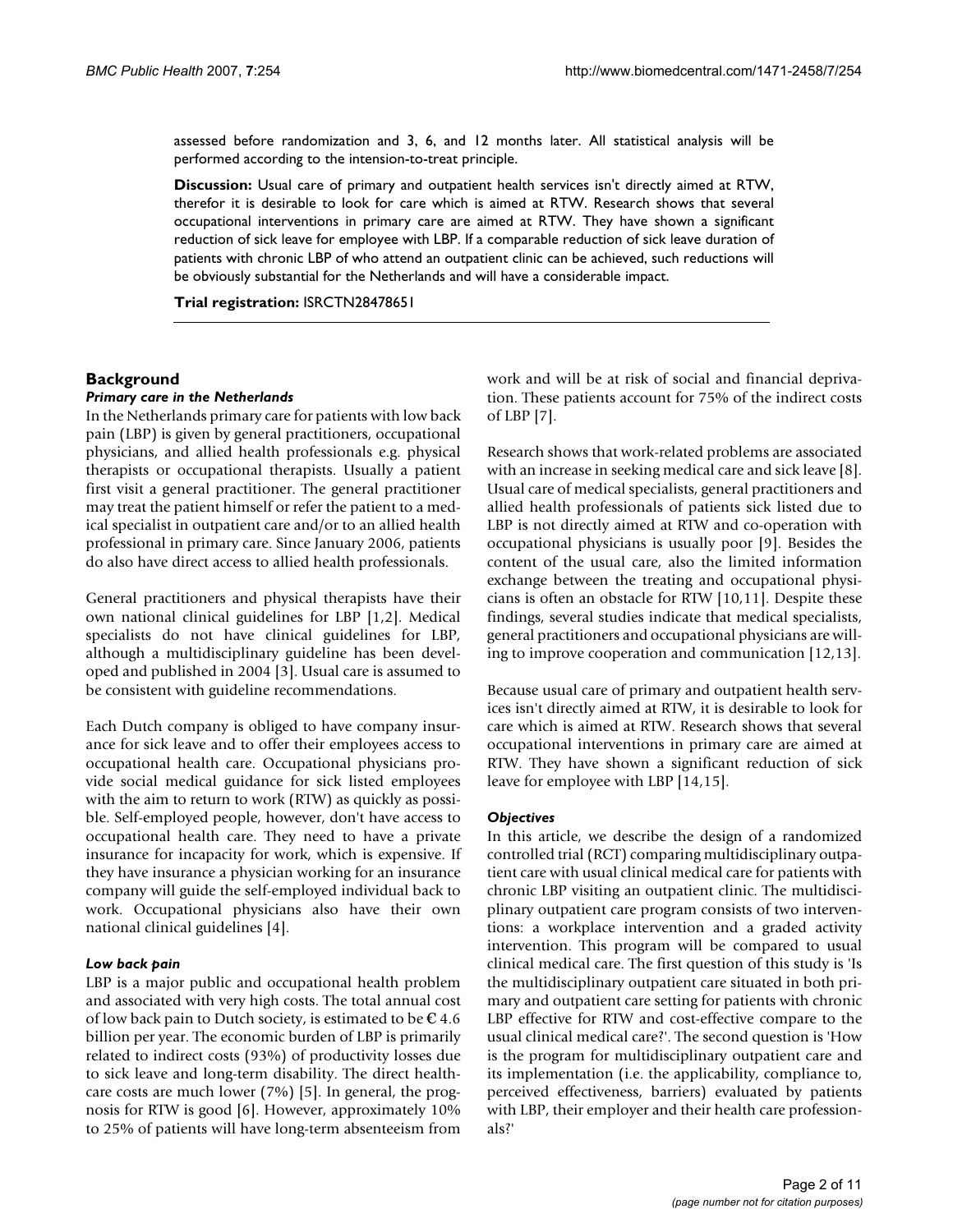### **Methods/Design** *Study design*

#### *Organization of the study*

The design of the study is an randomized controlled trial (RCT) with a full economic evaluation alongside. The conduct of the study is guided by a committee of representatives of all professional groups monitoring the implementation of the interventions in the study. The most important task of this committee was the critical appraisal of the study protocol on the feasibility of the interventions during the study.

The Medical Ethics Committees of the participating hospitals (the VU University Medical Centre, the Slotervaart hospital, the Amstelland hospital, the Onze Lieve Vrouwe Gasthuis, all based in Amsterdam, and the Spaarne hospital in Hoofddorp) approved the study. All participants will sign an informed consent and will be insured according to Dutch Law in case of any damage caused by participation in the study. Figure 1 shows a brief outline of the design of the RCT.

# *Participants*

The population consists of LBP patients (18–65 years) who visit an outpatient clinic (mainly orthopaedics and neurology, but also rheumatology and neurosurgery) of one of the participating hospitals. The population has to 1. have LBP lasting more than 12 weeks, 2. have paid work (i.e. paid-employment or self-employed) for at least 8 hours a week and 3. be on (partially) sick leave. Patients



# **Figure 1**

**Design of the RCT**. MS, medical specialist; GP, general practitioner; OP, occupational physician.

will be excluded from the study in case of 1) being sick listed more than two years; 2) working temporarily for an employment agency without detachment; 3) having specific low back pain, due to infection, tumor, osteoporosis, rheumatoid arthritis, fracture or inflammatory process; 4) having had a lumbar spine surgery in the last 6 weeks or having to undergo surgery or invasive examinations in the near future (within 3 months); 5) having serious psychiatric disorders; 6) having cardiovascular or medical contraindications for physical activity according to the Physical Activities Readiness Questionnaire (PAR-Q) [16]; 7) being pregnant or having given birth in the last 3 months; 8) dealing with a lawsuit to their employer; 9) not having the ability to complete questionnaires written in the Dutch language.

In order to recruit a sufficient number of eligible patients, in each hospital a competent hospital employee will identify the source population weekly from the computerized patient record system. Within one week after the visit, the patients will receive three documents by mail: 1. a letter from their medical specialist in which they are informed about the study and asked if they are willing to participate, 2. a brochure with details of the study and 3. a short screening questionnaire. A return envelope is enclosed for returning the screening questionnaire to the researcher. On this questionnaire they can indicate if they are willing to participate in the study.

All patients who return the questionnaire, meet the criteria and indicate that they are willing to participate will be contacted by telephone. The researcher or a research assistant will provide additional information about the implications of participation and will check the eligibility of the patient. If a patient meets the selection criteria and is willing to participate, they will be asked to sign the informed consent.

### *Randomization*

An independent statistic performs randomization, using a computer-generated random-sequence table. The randomization will be performed on patient level. The patients are stratified on 2 important prognostic factors before randomization to prevent an unequal distribution. The first prognostic factor is the duration of sick leave (less than or longer than 3 months). The second prognostic factor is job characteristics ((mainly) physical or mental work demands) [17]. This results in a total of 4 strata. For every stratum, block randomization of 4 allocations will be used to avoid unequal treatment group sizes.

The researcher will prepare for each stratum opaque, sequentially numbered, and sealed coded envelopes, with either a note for the multidisciplinary outpatient care group or a note for the UC group. If a patient meets all cri-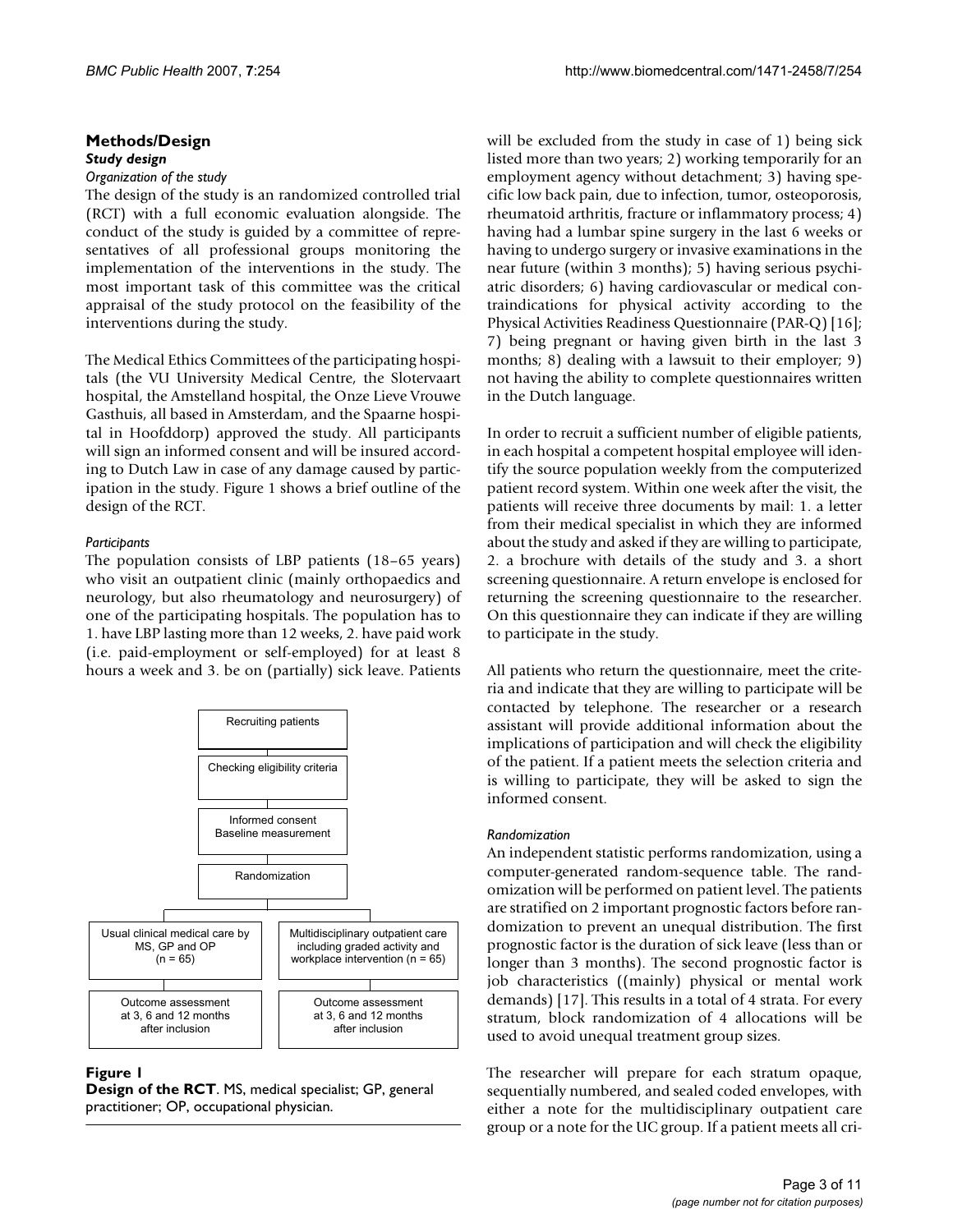teria he/she will be allocated to one of the four strata. The researcher hands over to the patient the first two envelopes (left over) of that stratum where the patient is asked to pick one of the envelopes, open the envelope and sign the note. After randomization, the researcher/assistant registers information in the database about the patient's employer, occupational physician, general practitioner, and medical specialist. Patients in the multidisciplinary outpatient care group choose one of the 10 physiotherapy practices, in which they will perform the graded activity program. After randomization, the researcher/assistant will make, for patients in the multidisciplinary outpatient care group, an appointment for a visit with the care manager of the multidisciplinary outpatient care program. This appointment will take place within one week after randomization.

#### *Interventions*

#### *1. Multidisciplinary outpatient care program (MOC)*

Multidisciplinary outpatient care is a case management program consisting of a workplace intervention protocol and a graded activity (GA) program. Two clinical occupational physicians were trained as care managers. The content of the interventions and the role of each member of the multidisciplinary team are described in detail below. The flow of the multidisciplinary outpatient care program is shown in Figure 2.

### *MOC 1: Case management protocol*

The multidisciplinary team providing the multidisciplinary outpatient care consists of the care manager, the occupational therapist, the physical therapist and the patients own medical specialist, general practitioner and occupational physician. The care manager has an interme-

| Week           | Care manager                                                                                                                                                                                                 | <b>PT</b><br><b>OT</b>                                             |                                                                                                             | Patient's | Patient's        |  |
|----------------|--------------------------------------------------------------------------------------------------------------------------------------------------------------------------------------------------------------|--------------------------------------------------------------------|-------------------------------------------------------------------------------------------------------------|-----------|------------------|--|
|                | (MOC 1)                                                                                                                                                                                                      | (MOC <sub>2</sub> )                                                | (MOC <sub>3</sub> )                                                                                         | <b>OP</b> | <b>GP and MS</b> |  |
| 1              | First consult: Make treatment<br>plan including prognosis sick<br>leave duration until full RTW.<br>Within 2 days: Contact patient's<br>OP to achieve a common plan<br>for RTW<br>Send communication form to |                                                                    |                                                                                                             |           |                  |  |
|                | patient's MS, GP and PT and<br>OT                                                                                                                                                                            |                                                                    |                                                                                                             |           |                  |  |
|                |                                                                                                                                                                                                              |                                                                    | Receive communication form                                                                                  |           |                  |  |
| $\overline{c}$ |                                                                                                                                                                                                              | Start WI within 2                                                  | Start GA within 1 week;                                                                                     |           |                  |  |
|                |                                                                                                                                                                                                              | weeks; report about                                                | report about baseline                                                                                       |           |                  |  |
| &              |                                                                                                                                                                                                              | solutions to case                                                  | result to case manager,                                                                                     |           |                  |  |
| 3              |                                                                                                                                                                                                              | manager, PT, patient                                               | OT, patient and                                                                                             |           |                  |  |
|                |                                                                                                                                                                                                              | and employer.                                                      | employer.                                                                                                   |           |                  |  |
| $\overline{4}$ | Organize a conference call with<br>PT, OT and optional patient's<br>MS, OP and GP                                                                                                                            |                                                                    |                                                                                                             |           |                  |  |
| 6              | Second consult                                                                                                                                                                                               |                                                                    |                                                                                                             |           |                  |  |
| 8              | Organize a conference call with<br>PT, OT and optional patient's<br>MS, OP and GP                                                                                                                            |                                                                    |                                                                                                             |           |                  |  |
| 12             | Third consult                                                                                                                                                                                                | Send final report to<br>case manager, OT,<br>patient and employer. | Send final report to case<br>manager, OT, patient<br>and employer.                                          |           |                  |  |
|                |                                                                                                                                                                                                              |                                                                    | The protocol stops as soon as a lasting return to own or equal work has been established or after 12 weeks. |           |                  |  |

### Figure 2

**Time schedule of the multidisciplinary outpatient care protocol**. GA, graded activity; GP, general practitioner; OT, occupational therapist; MS, medical specialist; OP, occupational physician; WI, workplace intervention; PT, physicial therapist; RTW, return to work.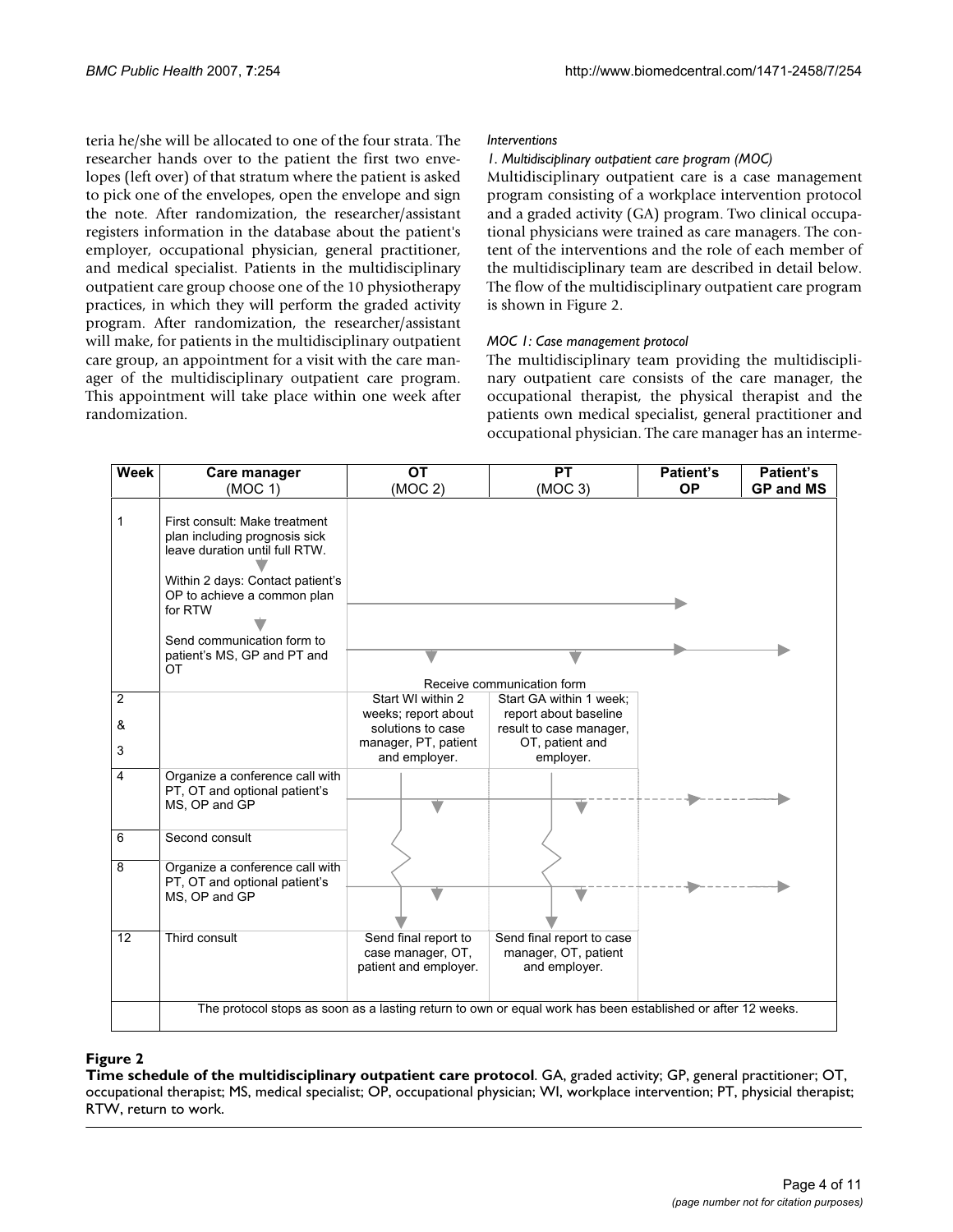diate role between primary and outpatient care. He is responsible for the planning and the coordination of care and for communication with the other care providers involved in the team.

The patient will visit the care manager within 1 week after randomization. The care manager starts with history taking and physical examination. History taking aims to identify functional limitations at work and factors that could be of influence for RTW, such as heavy work, organizational problems or inadequate treatment [4]. If the care manager has doubts about the clinical diagnosis or functional limitations of the patient, he contacts the patient's medical specialist, occupational physician or general physician. By the end of the first consultation, the care manager proposes a treatment plan, gives an estimate of the sick leave duration until full RTW and gives the patient a file for collecting all documents of the multidisciplinary team. If the patient agrees with the plan, the care manager will contact the patient's occupational physician in order to advise the plan for RTW. The final advise to the patient and his/her employer with respect to RTW will remain the responsibility of the patient's occupational physician. When the patient's occupational physician agrees with the plan, the care manager sends the communication form to the medical specialist, general practitioner, physical therapist and occupational therapist. All communication will be performed according to the GP-OP-coordination guideline from the Dutch general practitioner and occupational physician medical organizations [4,11]. The communication form contains information about the history taking and physical examination, personal information of the patient and a prognosis for the sick leave duration until full RTW.

To streamline the process, the care manager has access to an administrative database, which contains information about the health care professionals involved, the employer of patients and generates the tasks of the care manager per patient on a daily basis. One of the tasks is to organize a conference call every three weeks. A conference call will take place between the care manager, occupational therapist en physical therapist and the patient's medical specialist, general practitioner and occupational physician if relevant. After 6 and 12 weeks, the patient will visit the care manager again to evaluate progress and if necessary adjust the date of RTW.

### *MOC 2: Workplace intervention protocol*

The workplace intervention consists of work(place) adaptations and is based on active participation and strong commitment of both the patient and employer. The workplace intervention is based on methods used in 'participatory ergonomics' [18-20]. Prior the start of the BRIDGEstudy, three occupational therapists were trained by an expert to provide the workplace intervention protocol.

The process of the workplace intervention protocol is described in Table 1. The total duration of the intervention is eight hours, within 4 weeks. For each patient a team is formed that includes the occupational therapist (process mediator), the patient, the patient's supervisor, and other potential stakeholders (e.g. a Human Resources manager). Even in case the company itself has adjusted a workplace earlier, the occupational therapist makes an inventory of the workplace and the patient's tasks and informs the physical therapist and the care manager.

The aim of the workplace intervention is to achieve consensus between patient and supervisor regarding feasible solutions for the obstacles for RTW. The solutions are judged on availability, feasibility and solving capability. After consensus, the occupational therapist, patient, patient's supervisor and potential other stakeholders

**Table 1: Steps of the workplace intervention protocol**

| <b>Step</b> |                                                                                                                                                                                                                                                                 |
|-------------|-----------------------------------------------------------------------------------------------------------------------------------------------------------------------------------------------------------------------------------------------------------------|
| 0           | Within 2 weeks after the patient visit the care manager, the OT makes by telephone an appointment with patient and patient's supervisor<br>for the first visit of the workplace intervention protocol.                                                          |
|             | First visit consists of:                                                                                                                                                                                                                                        |
|             | I Patient's workplace observation and inventory and ranking patient's tasks and obstacles for RTW by the patient.                                                                                                                                               |
|             | 2 Inventory and ranking patient's tasks and obstacles for RTW by the patient's supervisor                                                                                                                                                                       |
|             | 3 Patient, patient's supervisor and the OT brainstorm and discuss about as many solutions as possible to clear the obstacles for RTW.                                                                                                                           |
|             | Within two days after the OT has visited the workplace, the OT reports about all solutions and actions in a report to the patient, the<br>patient's supervisor and the multidisciplinary team.                                                                  |
|             | An optional worksite visit to give additional instructions or training to the patient will take place if necessary. The moment of execution<br>depends on whether adjustments on the worksite have to be made first.                                            |
| 4           | Four weeks after the first visit, an evaluation by telephone will take place between the patient and the OT with regard to the<br>implementation of the solutions agreed upon. If necessary, a stakeholder has to be found for further support of improvements. |
|             | Within two days after the telephone evaluation, a final report is sent to the multidisciplinary team to report the progress of the protocol.                                                                                                                    |

OT, occupational therapist; RTW, return to work.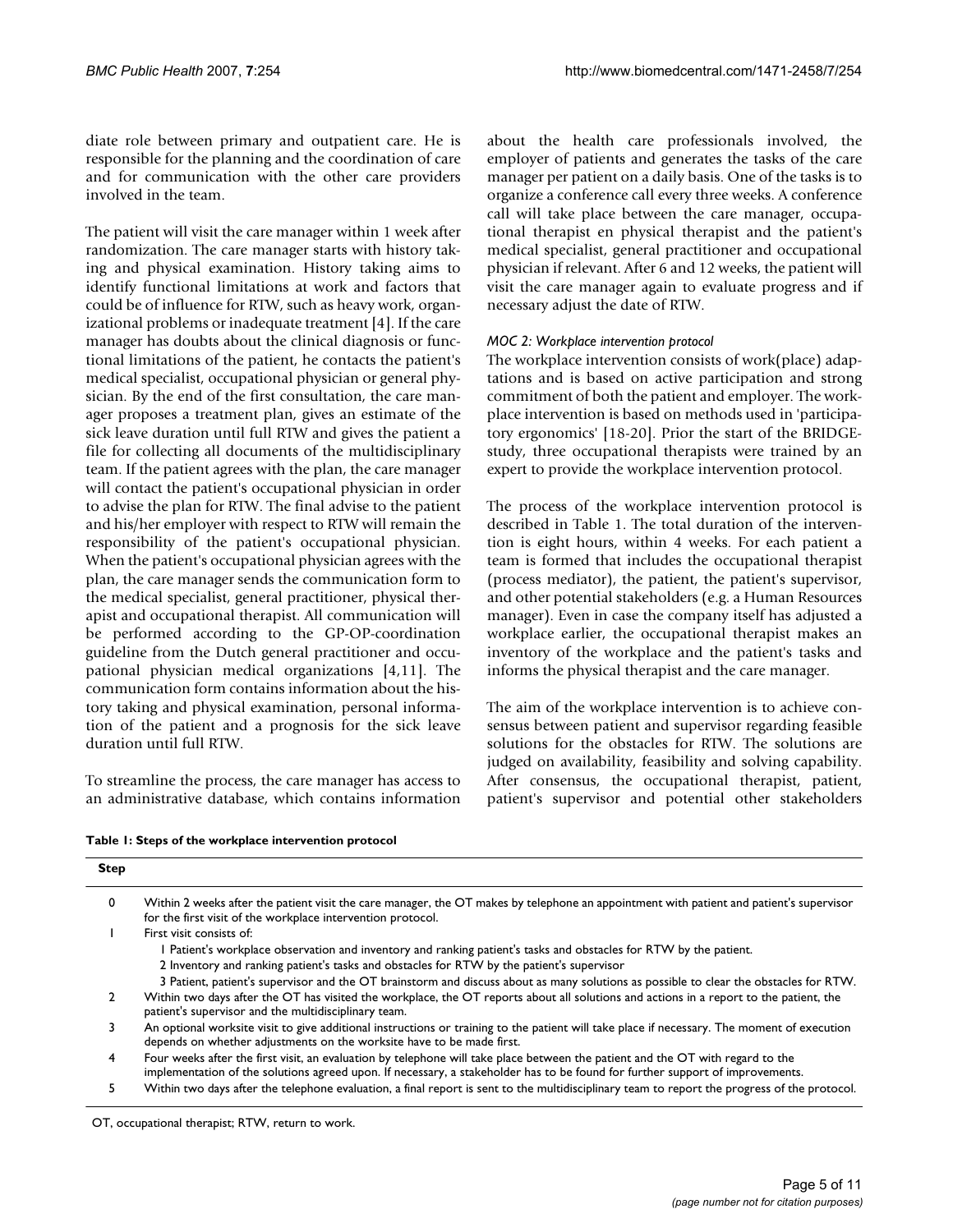agree on a plan of action. Responsibility for implementing the plan of action is put on the patient's and supervisor's account as much as possible.

# *MOC 3: The Graded Activity Program (GA)*

This program is based on the principles of graded activity (GA) as developed by Lindström et al. [21,22] and on the operant (conditioning) model described by Fordyce [23]. It is adjusted to the Dutch situation in the study of Staal et al. 2004 [15]. The program used in this study has been adjusted to the particular study population of the BRIDGE-study. This GA program is provided by 10 regional physiotherapy practices located in Amsterdam or in the surrounding area. These practices have already been trained in the GA program in the context of other research projects [15,24,25]. Prior to the study, all physical therapist have followed a practical training course in the GA program (given by trainers) and were updated on the content of the BRIDGE-study.

The aim of the GA program is restoring occupational function and returning to previous work. Its aim is not pain reduction. The essence of the GA program is to implement an individually graded exercise program, which teaches the patient that it is safe to move while increasing the level of activity. During the GA program the patient has an active role in RTW and the physical therapist acts as a coach and supervisor, using a hands-off approach.

The GA program has two phases: 1. a baseline phase (pain/contingent); 2. a treatment phase (time/contingent). In Table 2 the content of the protocol is described. The entire program consists of maximally 26 sessions. The three baseline sessions have to be done in one week. The maximum duration is 12 weeks. However, the program

| <b>Step</b>                           | <b>Characteristics</b>                                                                                                                                    |                                                                                                                                                                                                                                                                                                                                                                                                                                                                                                                                                                                                                                       |
|---------------------------------------|-----------------------------------------------------------------------------------------------------------------------------------------------------------|---------------------------------------------------------------------------------------------------------------------------------------------------------------------------------------------------------------------------------------------------------------------------------------------------------------------------------------------------------------------------------------------------------------------------------------------------------------------------------------------------------------------------------------------------------------------------------------------------------------------------------------|
|                                       |                                                                                                                                                           | The GA program starts within one week after the patient visits the care<br>manager.                                                                                                                                                                                                                                                                                                                                                                                                                                                                                                                                                   |
| Before starting the<br>baseline phase |                                                                                                                                                           | -The PT performs a history-taking and a physical examination;<br>-The PT gives counseling using the bio-psycho-social model on the<br>development and maintenance and the consequences of pain;<br>-The PT states that it is safe to start the GA program.                                                                                                                                                                                                                                                                                                                                                                            |
| I Baseline phase                      | <b>Pain Contingent</b><br>Patient may stop at any time if he feels pain<br>or other discomfort<br>Individual training<br>3 sessions of 1.5 hour           | - Baseline consists of 6 fixed and 3 free exercises (simulating work<br>situation);<br>- Aim is to determine the maximal performance for each exercise<br>separately;<br>- According to the results, a start quota (70% of the mean) and the load of<br>each exercise session until the end of the program will be set;<br>- The load of each quota depends on the date of full RTW;<br>- When all quota are set, the PT will send the baseline results and the<br>treatment report to the employee, the employer and the multidisciplinary<br>team.                                                                                  |
| 2 Treatment phase                     | <b>Time contingent</b><br>Pain is not a reason for stopping or altering<br>the program<br>Group training twice a week<br>(4-6 persons) I hour per session | - The pre-set quota have to be followed strictly;<br>- The PT accompanies the treatment sessions and evaluates the sessions;<br>- A positive reinforcement will be given by the PT after completion of the<br>quota;<br>- When the date of RTW is within a few weeks, the learned behaviour and<br>management of pain will be discussed. At this point the frequency of the<br>sessions will be decreased to once a week until the patient returns to<br>work:<br>- When the employee fully returns to work or after 26 sessions the<br>protocol will stop. A final communication form will be send to the<br>multidisciplinary team. |
|                                       |                                                                                                                                                           | Every three weeks, the PT sends an evaluation form to the multidisciplinary<br>team to report the progress of the treatment protocol.                                                                                                                                                                                                                                                                                                                                                                                                                                                                                                 |
|                                       |                                                                                                                                                           | When the patient is sick listed because of LBP within 4 weeks after RTW,<br>the GA program will be continued. It will again stop as soon as the patient<br>fully returns to work, or all 26 sessions of the GA program are given.                                                                                                                                                                                                                                                                                                                                                                                                     |

**Table 2: Steps of the graded activity protocol**

GA, graded activity; PT, physical therapist; RTW, return to work; LBP, low back pain.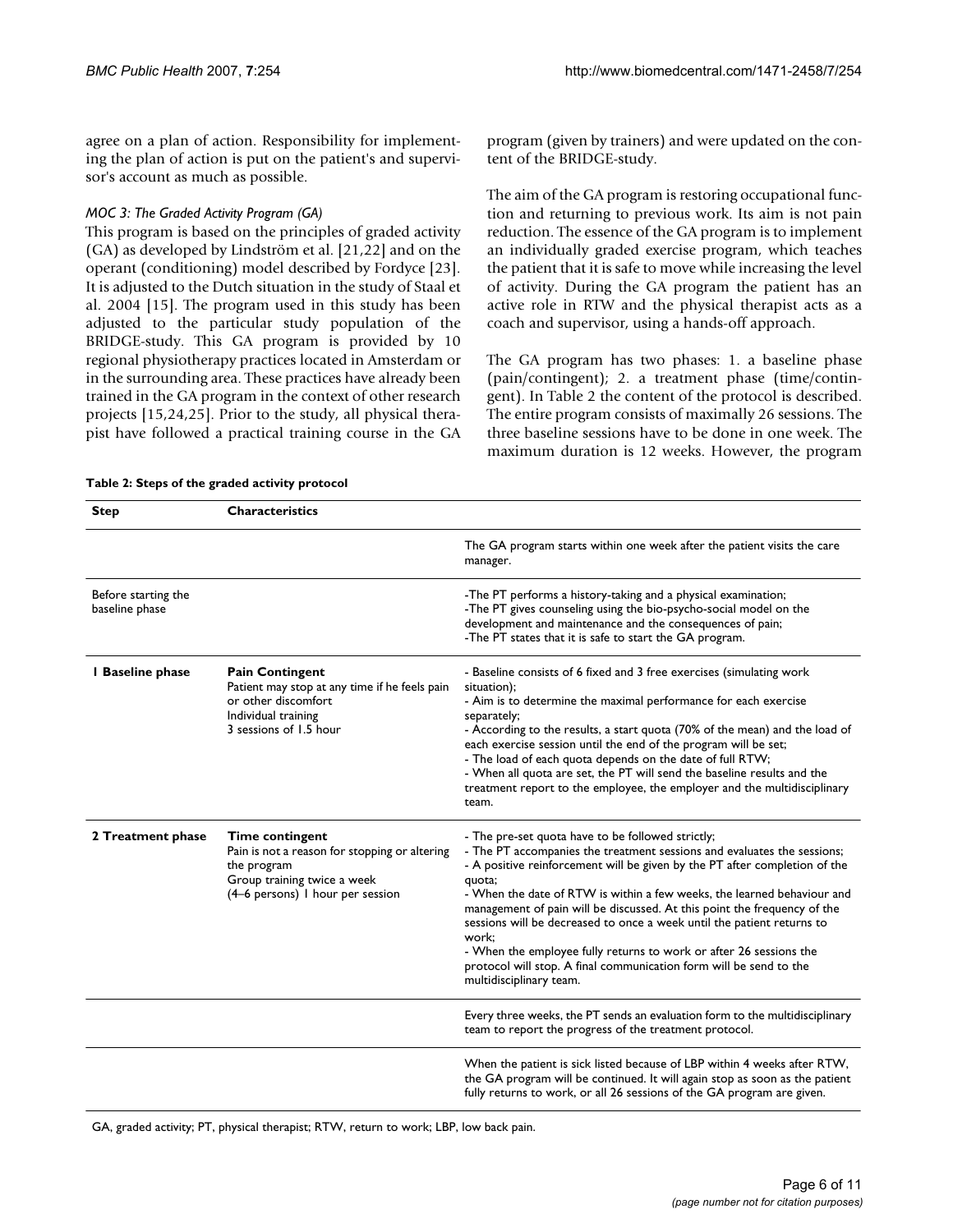stops as soon as a lasting return to own or equal work has been established. The session limit will not be communicated to the patient, because it will probably lead to a time lag regarding RTW.

### *2. Usual clinical medical care (UC)*

The patients who were allocated to the UC group receive the usual guidance by their medical specialist, occupational physician and general practitioner and allied health professionals. There are no specific requirements or restrictions with regard to type, duration or frequency of treatment. The patient's own general practitioner, occupational physician and treating medical specialist will be informed by letter about the study and the allocation of their patient to the UC group. They will be asked to adhere to their professional guidelines for LBP (if available) [1,3,4].

#### *Outcome assessment and data-collection*

#### *1. Quantitative outcome assessment*

Most of the outcome variables, are reported by means of self-reported questionnaires and will be assessed four times by all participants: before randomization (T0), at the end of 3 months (T1), at the end of 6 months (T2) and 12 months after randomization (T4). Prognostic outcomes are assessed at  $T = 0$ . The direct and indirect medical costs are measured four times by means of cost diaries. This cost diary is inserted into the questionnaire at 3, 6, and 12 months after randomization and is sent at 9 months after randomization separately to the participant. For the outcome RTW, sick leave data are gathered by mailing a calendar monthly and are checked with the data

|  |  |  |  | Table 3: Overview of variables measured in this study |  |  |  |
|--|--|--|--|-------------------------------------------------------|--|--|--|
|--|--|--|--|-------------------------------------------------------|--|--|--|

records of the occupational health services after 12 months. Patients are reminded by telephone after two weeks if they have not returned the questionnaire, the cost diaries or the calendar yet. Table 3 presents the outcome variables, the used instruments and the timing of the data collection.

#### *2. Qualitative outcome assessment*

Outcome variables related to the implementation of the protocol will be gathered by 1. additional questions about the multidisciplinary outpatient care program for patients in the multidisciplinary outpatient care (MOC) group, which are inserted into the questionnaire at T1; 2. an indepth interview about the multidisciplinary outpatient care program with the first 30 patients randomized to the MOC group, which is done by telephone at T1. The interview will take approximately one hour; 3. questionnaires, sent to the stakeholders involved (employer/supervisor, patient's own GP and OP, professionals of the multidisciplinary team) at T1; 4. two focus groups for 5 to 7 professionals of the multidisciplinary team (care manager, physical therapist, occupational therapist and medical specialist) organized during the first year of recruitment of patients.

#### *Outcome measures*

#### *Primary outcome*

The primary outcome is RTW defined as: "duration of sick leave in calendar days from the day of randomization until full RTW in own or other work with equal earnings, for at least 4 weeks without (partial or full) recurrence. In addition, the total duration of sick leave due to LBP

| Variable                                                        | <b>Time Measured</b>      |                           |                            |                |                 |  |  |
|-----------------------------------------------------------------|---------------------------|---------------------------|----------------------------|----------------|-----------------|--|--|
|                                                                 | Baseline T0               | 3 months<br>ΤI            | 6 months<br>T <sub>2</sub> | 9 months<br>T3 | 12 months<br>T4 |  |  |
| Inclusion/exclusion                                             | $\boldsymbol{\mathsf{x}}$ |                           |                            |                |                 |  |  |
| Informed consent                                                | $\mathsf{x}$              |                           |                            |                |                 |  |  |
| Randomization                                                   | x                         |                           |                            |                |                 |  |  |
| Prognostic variable                                             |                           |                           |                            |                |                 |  |  |
| Demographic variables (age, gender, ect)                        | $\mathsf{x}$              |                           |                            |                |                 |  |  |
| Potentional work-related physical factors (DMQ)                 | $\mathsf{x}$              |                           |                            |                |                 |  |  |
| Potential work-related psychosocial factors (JCQ)               | $\boldsymbol{\mathsf{x}}$ |                           |                            |                |                 |  |  |
| Outcome measures                                                |                           |                           |                            |                |                 |  |  |
| Primary                                                         |                           |                           |                            |                |                 |  |  |
| Return to work                                                  | $\mathsf{x}$              | $\boldsymbol{\mathsf{x}}$ | $\boldsymbol{\mathsf{x}}$  |                | $\mathsf{x}$    |  |  |
| Secondary                                                       |                           |                           |                            |                |                 |  |  |
| Pain intensity (VAS)                                            | $\mathsf{x}$              | $\boldsymbol{\mathsf{x}}$ | x                          |                | $\mathsf{x}$    |  |  |
| Functional status (RDQ-24)                                      | $\mathsf{x}$              | $\mathsf{x}$              | $\mathsf{x}$               |                | x               |  |  |
| Pain coping (PCI)                                               | $\mathsf{x}$              | $\boldsymbol{\mathsf{x}}$ | $\mathsf{x}$               |                | $\mathsf{x}$    |  |  |
| Quality of life (Eurogol)                                       | $\mathbf{x}$              | $\mathsf{x}$              | $\mathsf{x}$               |                | $\mathsf{x}$    |  |  |
| Patient Satisfaction with Occupational Health Services (PSOHSQ) |                           | $\boldsymbol{\mathsf{x}}$ |                            |                |                 |  |  |
| Cost diaries                                                    |                           | $\boldsymbol{\mathsf{x}}$ | $\boldsymbol{\mathsf{x}}$  | x              | x               |  |  |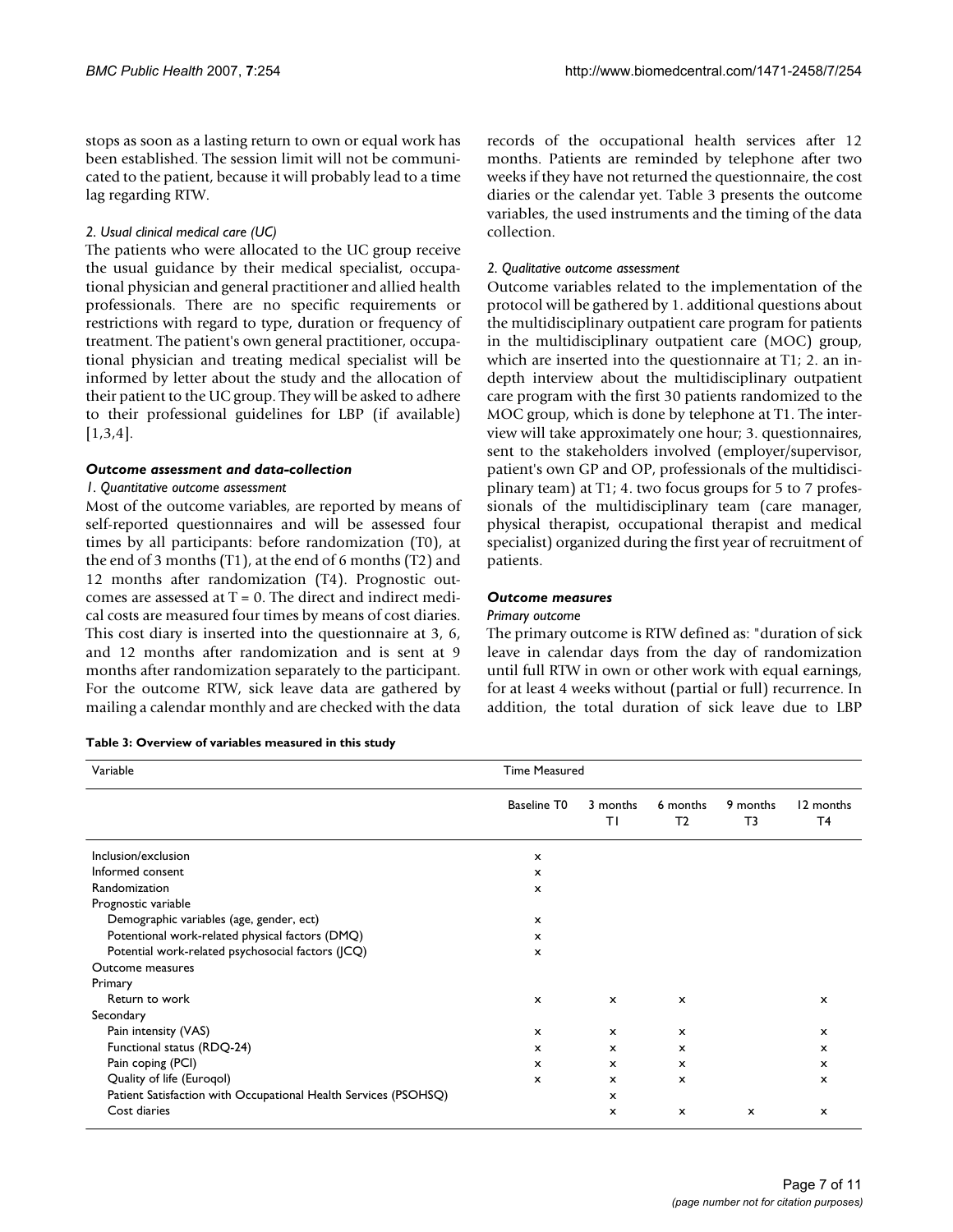(including all recurrences of sick leave episodes due to LBP) will be calculated for the entire follow-up period. Patients are asked monthly 1. to register the percentage of sick leave i.e. dividing the number of hours a patient is sick listed by the number of hours of the patients working week multiplying with a 100%; 2. the reason for being on sick leave, i.e. LBP, influenza ect. After a patient has been followed for a period of 12 months, a letter will be sent to the patient's occupational physician with the request to provide the sick leave data of the last 12 months registered in the data records of the occupational health services. Because some patients are self-employed, the selfreported data will be used for statistics.

#### *Secondary outcomes*

- Pain intensity is measured by three short questions using a 10-point Visual Analogue Scale (VAS) [26].

- Functional status is assessed by the Roland-Morris Disability-24 Questionnaire (RDQ-24), which has shown to be useful in LBP research [27,28].

- Pain coping is measured with the Pain Coping Inventory Scale (PCI) [29].

- Quality of life is measured with the Dutch translation of the Euroqol instrument [30].

- Cost diaries are used to measure direct (non)-medical costs. The cost diary includes direct health care costs relevant to the treatment of LBP, such as visits to a general practitioner, occupational physician, manual therapist, physical therapist, other exercise therapy or complementary health therapists (e.g. acupuncturist), visits to a medical specialist in orthopaedic surgery, neurology, rheumatology, or rehabilitation medicine, and hospitalization. Direct non-health care costs include homecare and costs for paid and unpaid help due to the disability.

- A process evaluation will be conducted after implementation of the protocol and inclusion of the first 40 cases treated with the multidisciplinary outpatient care program. Quantitative and qualitative data about the applicability, compliance, satisfaction and barriers related to the (implementation of the) protocol will be collected. Patient satisfaction will be measured with the Patient Satisfaction with Occupational Health Services Questionnaire (PSOHQ)[31].

### *Prognostic measures*

- Potential work-related psychosocial factors is measured with the job content questionnaire (JCQ)[32].

- Data on workload is measured with the Dutch Musculoskeletal Questionnaire (DMQ)[33].

#### *Sample size*

We assume that a Hazard Ratio (HR) of 2.0 indicates a relevant difference between the multidisciplinary outpatient care group and the UC group. This HR is based on HRs found in comparable studies in primary care [15,19,34]. Another assumption is that 40 percent of the sick listed patients due to chronic low back pain does not return to work during the follow-up period (12 months after randomization). We expect a dropout rate of 10%, based on experiences with comparable research [35,36]. To get a complete data set of 115 patients, 130 patients with chronic LBP who are sick listed will be included (HR = 2, with a power  $(1-\beta)$  of 80% and a significance level of 5%) [37]. Before starting the inclusion of patients, a two-week visitors' waiting room survey has been done at the departments of orthopaedics and neurology at the VU Medical Center Amsterdam. This survey showed that at these two departments the percentage of patients sick listed because of LBP is low (3–4%). Because of this low percentage, four other hospitals are recruited so the recruitment period of 24 months duration is likely acceptable.

#### *Blinding*

Patients, therapists and researchers cannot be blinded for the allocated treatment. Treatment allocation takes place after informed consent and completion of the baseline questionnaire. Most outcome measures are self-reported and consequently cannot be blinded. However, since all questionnaires are sent to the patient by mail, researcher and care providers are not likely to influence the way patients complete the questionnaires. In addition, the reliability regarding the self-reported data on RTW is checked by sick leave data derived from databases of occupational health services. The therapists of the multidisciplinary team (care manager, occupational therapist, physical therapist) are not involved in assessing any of the outcomes.

After randomization all patients receive their own code. A run-up number and the first two letters of the visited hospital compose this code. The research assistant will put all data in the computer by code. Therefore, the analysis of the data by the researcher will be blind.

### *Co-interventions and compliance*

During the intervention period co-interventions are discouraged, but cannot always be avoided. Asking patients and therapists independently about all interventions applied will assess the compliance to the multidisciplinary outpatient care program. Information about all treatments and co-interventions received by the patients in the multidisciplinary outpatient care and UC group, are collected by means of cost-diaries and questionnaires.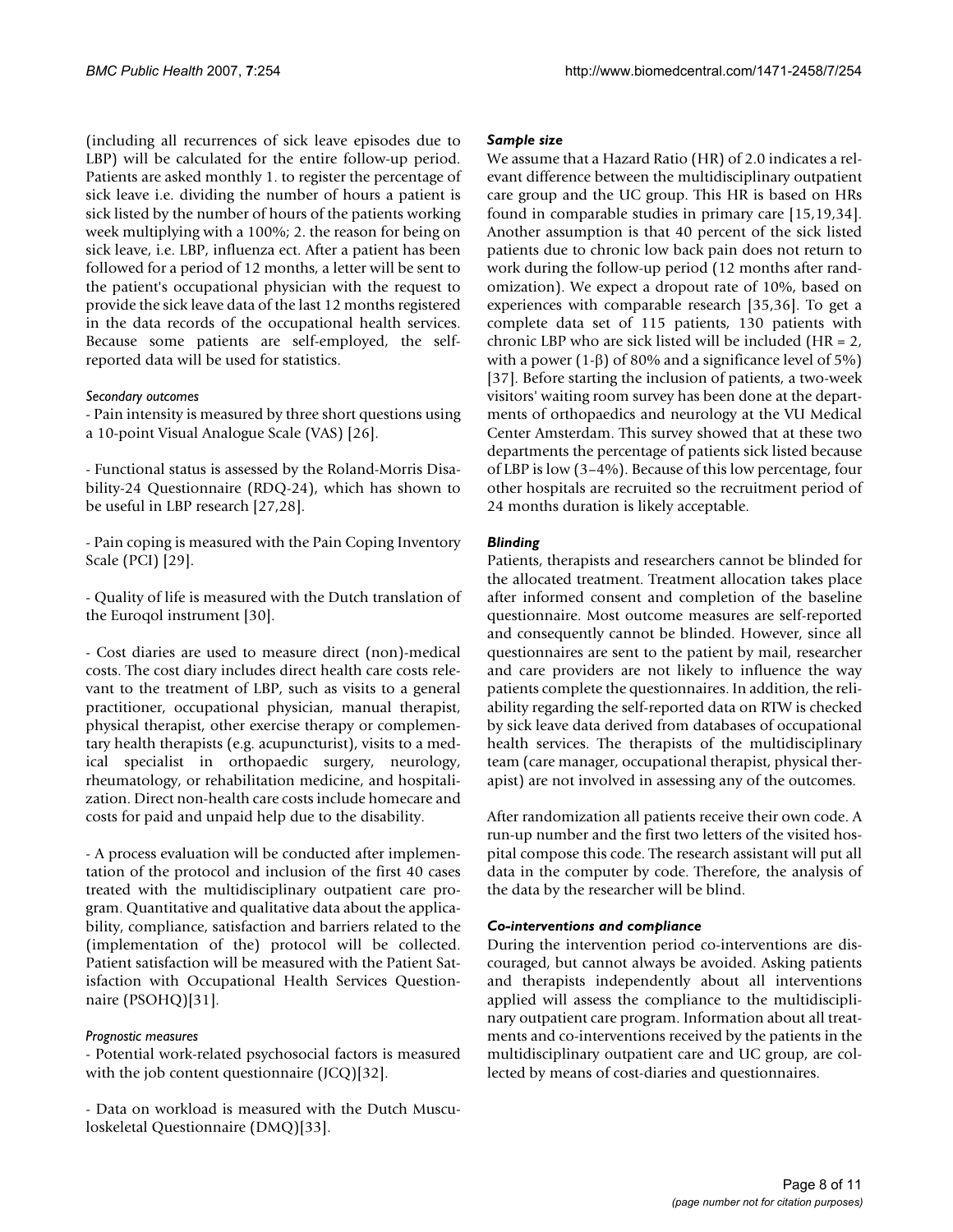# *Data analysis*

All analyses will be performed at patient level. To examine the success of randomization, descriptive statistics will be used to compare the baseline measurements of the two groups. If necessary, analyses will be adjusted for prognostic dissimilarities. The primary independent variable in the analyses will be the treatment (MOC or UC) to which the patient is allocated. The primary dependent variable is sick leave duration in days until full return to own or equal work. Kaplan Meier analyses (including log rank test) will be used to describe the univariate association between group allocation and the sick leave duration until full RTW. The Cox Proportional hazard model will be used to analyze the HR of the RTW rates in both groups in a multivariate model. Longitudinal random coefficient analyses will be used to assess differences between treatment groups in improvement in all secondary outcome measures. The baseline value of the particular outcome variable will be added to the model in order to correct for possible regression to the mean.

All statistical analyses will be performed according to the intention-to-treat principle, i.e. the patients will remain in the group to which they were randomly allocated at baseline. In order to assess whether protocol deviations have caused bias, the results of the intention-to-treat analyses will be compared to per-protocol analyses. Only those patients who complied fully with the intervention protocol will be included.

# *Economic evaluation*

Cost-effectiveness will be evaluated from the societal perspective including both direct and indirect costs. Both costs groups will be estimated according to the Dutch guidelines for cost analysis in health care research [38,39] or with the use of the tariffs of the Dutch Central Organization for Health Care Charges [40]. These costs will be measured 4 times during the one-year follow-up. Indirect costs of loss of production due to LBP are not related to health care, but are costs in paid and unpaid labour as a consequence of sickness, sick leave, disability and/or death of a productive person. Mailing the patient monthly a calendar as well as collecting the sick leave data collected in occupational health services database will measure the number of days on sick leave due to LBP. Quality of life will be measured according to the standard Dutch version of the EuroQol [30]. Costs will be summated for each individual patient. Bootstrapping will be used for pairwise comparison of the mean groups to calculate mean differences in direct, indirect and total costs between the two groups of patients. Confidence intervals (95%) will be obtained by bias corrected and accelerated bootstrapping. A cost-effectiveness ratio will be calculated by dividing the difference between the mean costs of the intervention groups by the difference in RTW between the intervention groups. A cost-utility analysis will also be conducted in which the incremental costs per QALY will be estimated. Reliability of the cost-effectiveness ratios will be graphically presented on a cost-effectiveness plane and acceptability curves.

# **Discussion**

This study addresses an important question because LBP is a major health and economic problem. In the BRIDGEstudy we focus on patients, sick listed because of chronic LBP, who are seeking for outpatient care by consulting a medical specialist. These patients frequently have problems with their working capacity [8]. However, there is strong evidence that most clinical interventions for chronic LBP are not effective for RTW. Therefore, a protocol is developed to evaluate the clinical and cost effectiveness of a multidisciplinary outpatient care program situated in both primary and outpatient care for patients with chronic LBP attending a medical specialist. The multidisciplinary outpatient care program consists of a case management protocol including a workplace intervention protocol and a GA program. Recent research shows that long-term work disability is not only due to patient's personal characteristics but is also a consequence of an interaction with the patient's environment (the workplace system, compensation system, healthcare system) [41]. In this study the GA is directed to the patient's personal characteristics, and illness behavior (cognitions, coping) via operant conditioning, the workplace intervention will focus on the work system (worker, supervisor) while the coordination of care of the care manager will be directed to focus on the health care system to a common RTW-goal.

### *Strengths and limitations of this study*

The main focus of this study is RTW which we will measure both monthly by calendar for one year as well as check against data records of the occupational health services after the follow-up period ends. This will avoid information bias for our primary outcome.

Another strength of this study is that, besides a quantitative analysis, a qualitative analysis will be done as well. Data for the qualitative analysis are gathered by focus groups and an in-depth interview. We have chosen for organizing focus groups because it has several advantages. First, it provides insight in the sources of complex behaviour and motivations. It also gives better insight on consensus and disagreement between the participants around topics. The added value of an in-depth interview is that the patients can tell about their experiences with the multidisciplinary outpatient care program in a more comprehensive way then they can do in the questionnaires. Moreover the patients can discuss topics in the depth interview, which the questionnaire will not been offer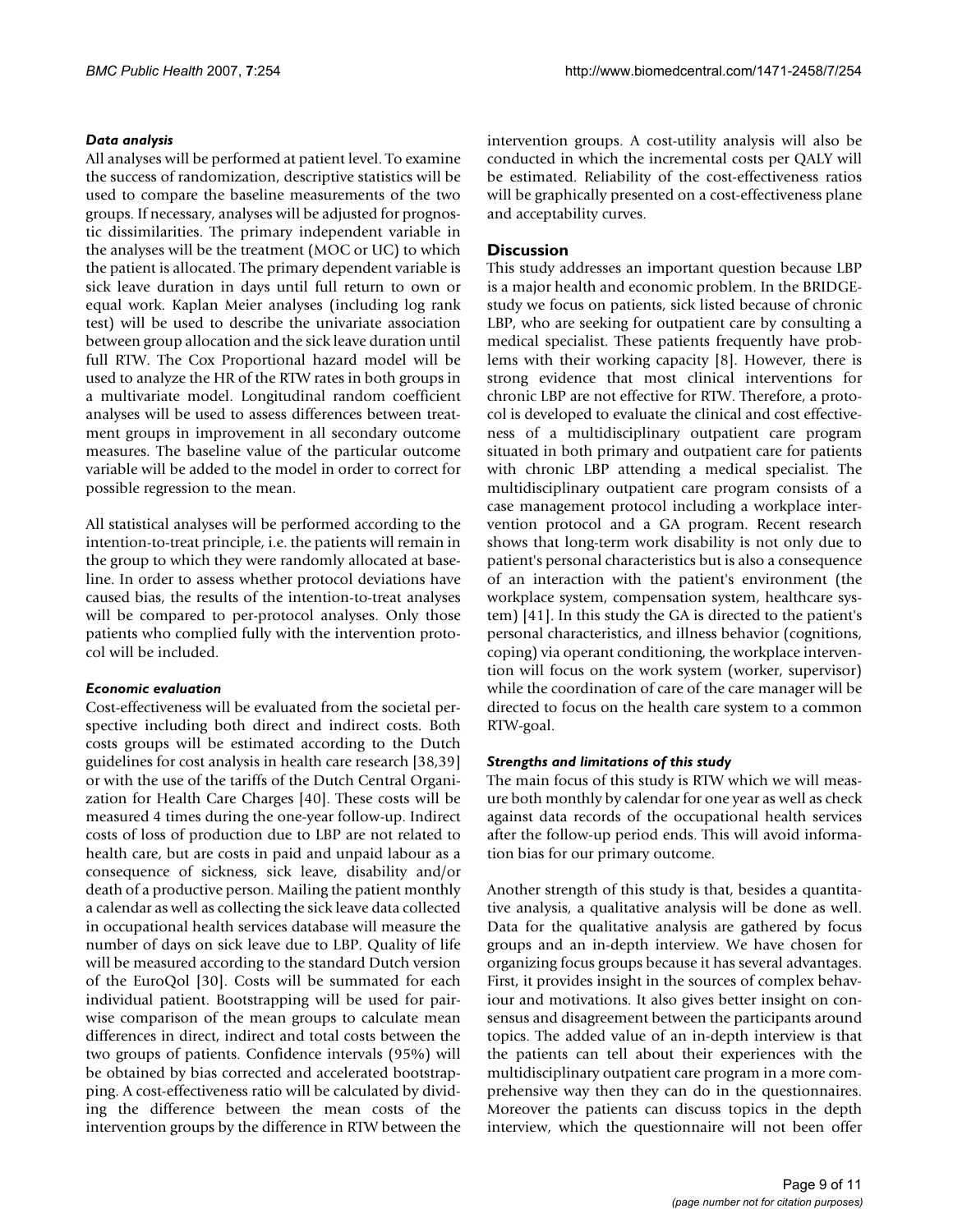them. With all these data it is possible to identify aspects of the working mechanism (black box) behind the multidisciplinary outpatient care program. It will be possible to clarify the elements that contribute to the effects of the multidisciplinary outpatient care program, which results in more valid conclusions.

There are also some limitations. First, blinding is a validity criterion in most reviews, which is not possible in this trial. It is impossible to blind patients and healthcare providers due to the character of the workplace intervention and the GA program. Another possible source of bias is the difference in attention patients might receive, the socalled 'Hawthorne effect'. Patient in the multidisciplinary outpatient care group will receive more attention than the patient in the UC group. This might lead to overestimation of the effect of the multidisciplinary outpatient care program.

Our economic evaluation will be performed from the societal perspective. It would be desirable to do additional analysis from the employer's perspective, since interventions in occupational care in the Netherlands have to be paid by employers. However, the population of this study is working for different companies, which are connected to different occupational health care providers or is selfemployed. Thus, gathering all the information needed for the economic evaluation is impossible.

#### *Impact on this study*

It has been shown in a primary care setting that occupational interventions resulted in a reduction in sick leave of 29–105 days, depending on the occupational intervention applied and the population [15,42]. This equals an average reduction of sick leave duration of 33%. If a comparable reduction of sick leave duration of patients with chronic LBP of who attend outpatient clinics can be achieved, such cost reductions will be obviously substantial for the Netherlands. Therefore, to improve RTW of patients with chronic LBP in outpatient care and to reduce costs, multidisciplinary outpatient care can have a considerable impact.

### **Abbreviations**

GA, graded activity; GP, general practitioner; HR, hazard ratio; LBP, low back pain; MOC, multidisciplinary outpatient care; OP, occupational physician; Par-Q, Physical Activities Readiness Questionnaire; PCI, Pain Coping Inventory scale; RCQ-24, Roland – Morris Disability-24 Questionnaire; RCT, randomized controlled trial; RTW, return to work; UC, usual clinical medical care; VAS, Visual Analogue Scale.

#### **Competing interests**

The author(s) declare that they have no competing interests.

#### **Authors' contributions**

All authors have been involved in the development of the study design and research protocols. LCL and JRA participated in the general coordination of the study and drafted the manuscript. LCL carried out data collection. All authors read and corrected draft versions of the manuscript and approved the final manuscript.

#### **Acknowledgements**

The authors thank Albére Köke and Mario Geilen working at the Pain Research and Management Center, University Hospital, Maastricht, the Netherlands for their support in training all the PT's in the GA program and Inge Zentgraaff for her support in training the OT's in the use of the workplace intervention protocol. We also want to thank Dirk Knol for his help with methodological issues. Finally, we want to thank all persons who helped us to streamline the process in their hospitals.

This study is granted by: VU University Medical Center, TNO Work & Employment, Dutch Health Insurance Executive Council (CVZ), Stichting Instituut GAK (SIG) and The Netherlands Organisation for Health Research and Development (ZONMw).

#### **References**

- Faas A, Chavannes AW, Koes B, van den Hoogen JMM, Mens JMA, Smeele LJM, Romeijnders ACM, van der Laan JR: **NHG-Standaard Lage-Rugpijn.** *Huisarts en Wetenschap* 1996, **1996:**18-31.
- 2. Bekkering GE, Hendriks HJM, Koes BW, Oostendorp RAB, Ostelo RWJG, Thomassen JMC, van Tulder MW: **National practice guidelines for physical therapy in patients with low back pain.** *KNGF-guidelines* 2003.
- 3. Kwaliteitsinstituut voor de gezondheidszorg CBO: **Richtlijn aspecifieke lage rugklachten.** *CBO* 2003.
- 4. **NVAB-Richtlijn Handelen van de bedrijfsarts bij werknemers met Lage-Rugklachten. Eindhoven.** *NVAB* 1999.
- 5. van Tulder MW, Koes BW, Bouter LM: **[A cost-of-illness study of](http://www.ncbi.nlm.nih.gov/entrez/query.fcgi?cmd=Retrieve&db=PubMed&dopt=Abstract&list_uids=8545149) [back pain in The Netherlands.](http://www.ncbi.nlm.nih.gov/entrez/query.fcgi?cmd=Retrieve&db=PubMed&dopt=Abstract&list_uids=8545149)** *Pain* 1995, **62:**233-240.
- 6. Steenstra IA, Koopman FS, Knol DL, Kat E, Bongers PM, de Vet HC, van Mechelen M: **[Prognostic factors for duration of sick leave](http://www.ncbi.nlm.nih.gov/entrez/query.fcgi?cmd=Retrieve&db=PubMed&dopt=Abstract&list_uids=16254758) [due to low-back pain in dutch health care professionals.](http://www.ncbi.nlm.nih.gov/entrez/query.fcgi?cmd=Retrieve&db=PubMed&dopt=Abstract&list_uids=16254758)** *J Occup Rehabil* 2005, **15:**591-605.
- 7. Cats-Baril WL, Frymoyer JW: **The economics of spinal disorders.** In *The adult spine: Principles of Practice* Edited by: Frymoyer JW. New York: Raven Press; 1991.
- 8. de Vroome EMM, van Putten DJ: **Werkgebonden risicofactoren van ziekteverzuim en huisarts- en specialistenbezoek.** *Tsg jaargang* 2003, **81:**127-134.
- 9. Anema JR, van der Giezen AM, Buijs PC, van Mechelen W: **[Ineffec](http://www.ncbi.nlm.nih.gov/entrez/query.fcgi?cmd=Retrieve&db=PubMed&dopt=Abstract&list_uids=12409530)tive disability management by doctors is an obstacle for [return-to-work: a cohort study on low back pain patients](http://www.ncbi.nlm.nih.gov/entrez/query.fcgi?cmd=Retrieve&db=PubMed&dopt=Abstract&list_uids=12409530) [sicklisted for 3–4 months.](http://www.ncbi.nlm.nih.gov/entrez/query.fcgi?cmd=Retrieve&db=PubMed&dopt=Abstract&list_uids=12409530)** *Occup Environ Med* 2002, **59(11):**729-733.
- 10. Anema JR, Buijs PC, van Putten DJ: **Samenwerking van huisarts en bedrijfsarts. Een leidraad voor de praktijk.** *Medisch contact* 2001, **20:**790-793.
- 11. Anema JR, Buijs PC, Amstel RJ, van Putten DJ: **Leidraad voor huisarts & bedrijfsarts bij de sociaal-medische begeleiding bij arbeidsverzuim.** *De huisarts/Tijdschrift Bedrijfsgeneeskunde Verzekeringsgeneeskunde, special edition* 2002:S1-19.
- 12. Buijs P, van Amstel R, van Dijk F: **[Dutch occupational physicians](http://www.ncbi.nlm.nih.gov/entrez/query.fcgi?cmd=Retrieve&db=PubMed&dopt=Abstract&list_uids=10658552) [and general practitioners wish to improve cooperation.](http://www.ncbi.nlm.nih.gov/entrez/query.fcgi?cmd=Retrieve&db=PubMed&dopt=Abstract&list_uids=10658552)** *Occup Environ Med* 1999, **56(10):**709-713.
- 13. de Buck PDM, van Amstel RJ, Buijs PC, Maasen JHW, van Dijk FJ, Hazes JMW, Vlieland TPMV: **[Communication between Dutch](http://www.ncbi.nlm.nih.gov/entrez/query.fcgi?cmd=Retrieve&db=PubMed&dopt=Abstract&list_uids=11779762) [rheumatologists and occupational physicians in the occupa](http://www.ncbi.nlm.nih.gov/entrez/query.fcgi?cmd=Retrieve&db=PubMed&dopt=Abstract&list_uids=11779762)-**